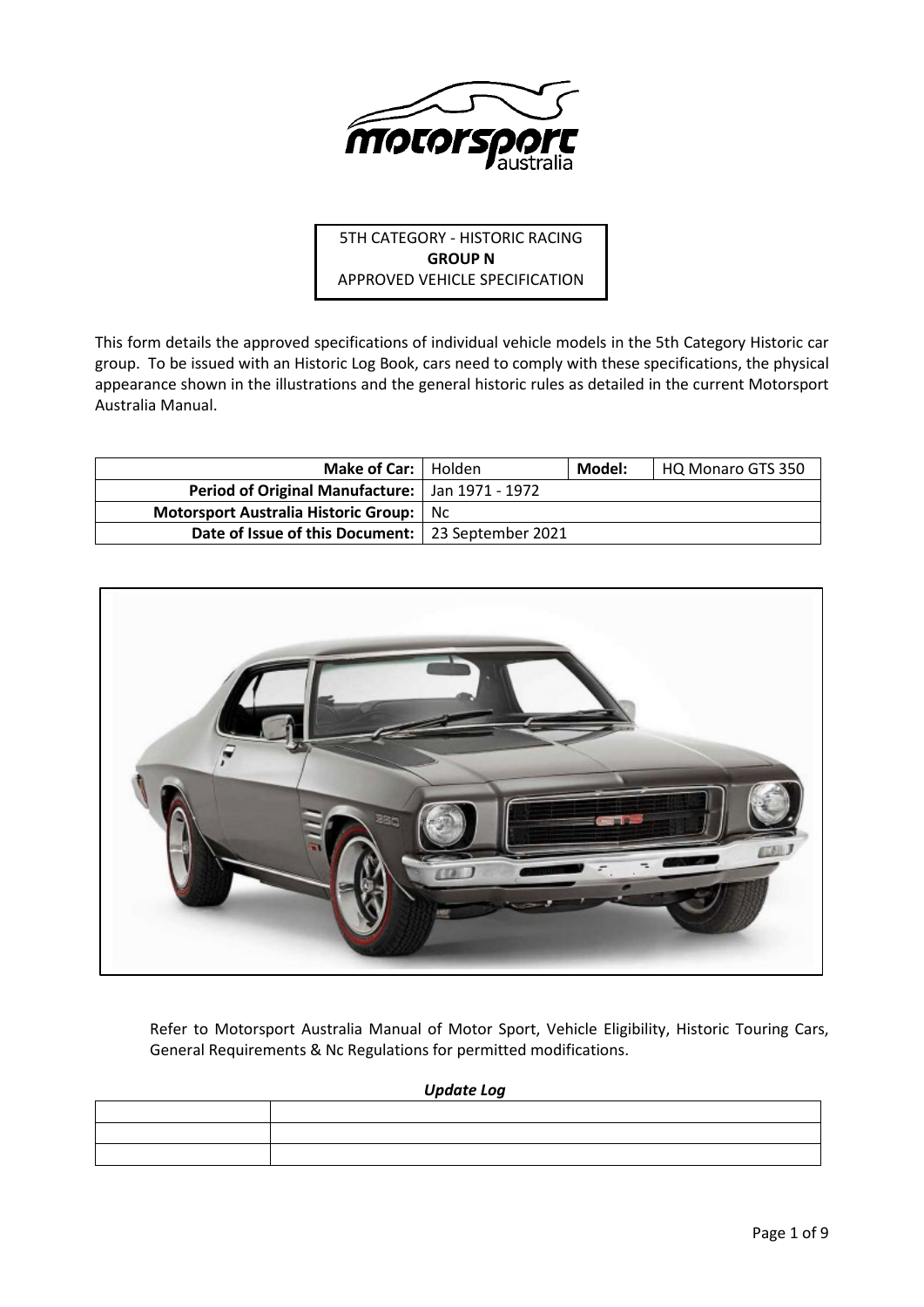# *SECTION 1 - CHASSIS*

# *1.1. CHASSIS*

| <b>Description:</b>             | Unitary construction, two door coupe, with sub frames  |
|---------------------------------|--------------------------------------------------------|
| <b>Period of Manufacture:</b>   | Jan 1971 - June 1972                                   |
| <b>Manufacturer:</b>            | Holden                                                 |
| <b>Chassis Number From:</b>     | 81837Q\$\$?????                                        |
|                                 | $$5 =$ assembly plant code, $??????$ = sequence number |
| <b>Chassis Number location:</b> | Plate on RHS of fire wall                              |
| <b>Material:</b>                | Steel                                                  |
| <b>Comments</b>                 | For sub frame reinforcement see Appendix A.            |

### *1.2. FRONT SUSPENSION*

| Description:                  | Independent - upper & lower wishbones |  |                        |    |
|-------------------------------|---------------------------------------|--|------------------------|----|
| <b>Spring Medium:</b>         | Coil                                  |  |                        |    |
| Damper Type:                  | Telescopic                            |  | Adjustable:            | No |
| Anti-sway bar:                | Fitted                                |  | Adjustable:            | No |
| <b>Suspension adjustable:</b> | Method:<br>Yes                        |  | Caster, camber and toe |    |
| <b>Comments:</b>              | Refer to Appendix A                   |  |                        |    |

### *1.3. REAR SUSPENSION*

| <b>Description:</b>           | Live rear axle                  |  |     |     |
|-------------------------------|---------------------------------|--|-----|-----|
| <b>Spring Medium:</b>         | Coil                            |  |     |     |
| Damper Type:                  | Adjustable:<br>Telescopic<br>No |  |     |     |
| Anti-sway bar:                | No                              |  |     | N/A |
| <b>Suspension adjustable:</b> | Method:<br>No                   |  | N/A |     |
| Comments:                     | Refer to Appendix A             |  |     |     |

## *1.4. STEERING*

| Type:                 | Recirculating ball | Make: | Holden |
|-----------------------|--------------------|-------|--------|
| <b>Power steering</b> | Power steering box |       |        |
| <b>Comments</b>       | None               |       |        |

# *1.5. BRAKES*

|                               | <b>Front</b>     | Rear           |  |  |
|-------------------------------|------------------|----------------|--|--|
| Type:                         | Disc, ventilated | Drum           |  |  |
| <b>Dimensions:</b>            | 279 mm x 25.4mm  | 254 mm x 50 mm |  |  |
| <b>Material of drum/disc:</b> | Cast iron        | Cast iron      |  |  |
| No. cylinders/pots per wheel: | Two              | One            |  |  |
| <b>Actuation:</b>             | Hydraulic        | Hydraulic      |  |  |
| <b>Caliper make:</b>          | Holden           |                |  |  |
| <b>Caliper type:</b>          | Split            |                |  |  |
| <b>Material:</b>              | Cast iron        |                |  |  |
| <b>Master cylinder make:</b>  | <b>GM</b>        |                |  |  |
| Type:                         | Tandem           |                |  |  |
| <b>Adjustable bias:</b>       | No.              |                |  |  |
| <b>Servo Fitted:</b>          | Yes              |                |  |  |
| <b>Comments:</b>              | None             |                |  |  |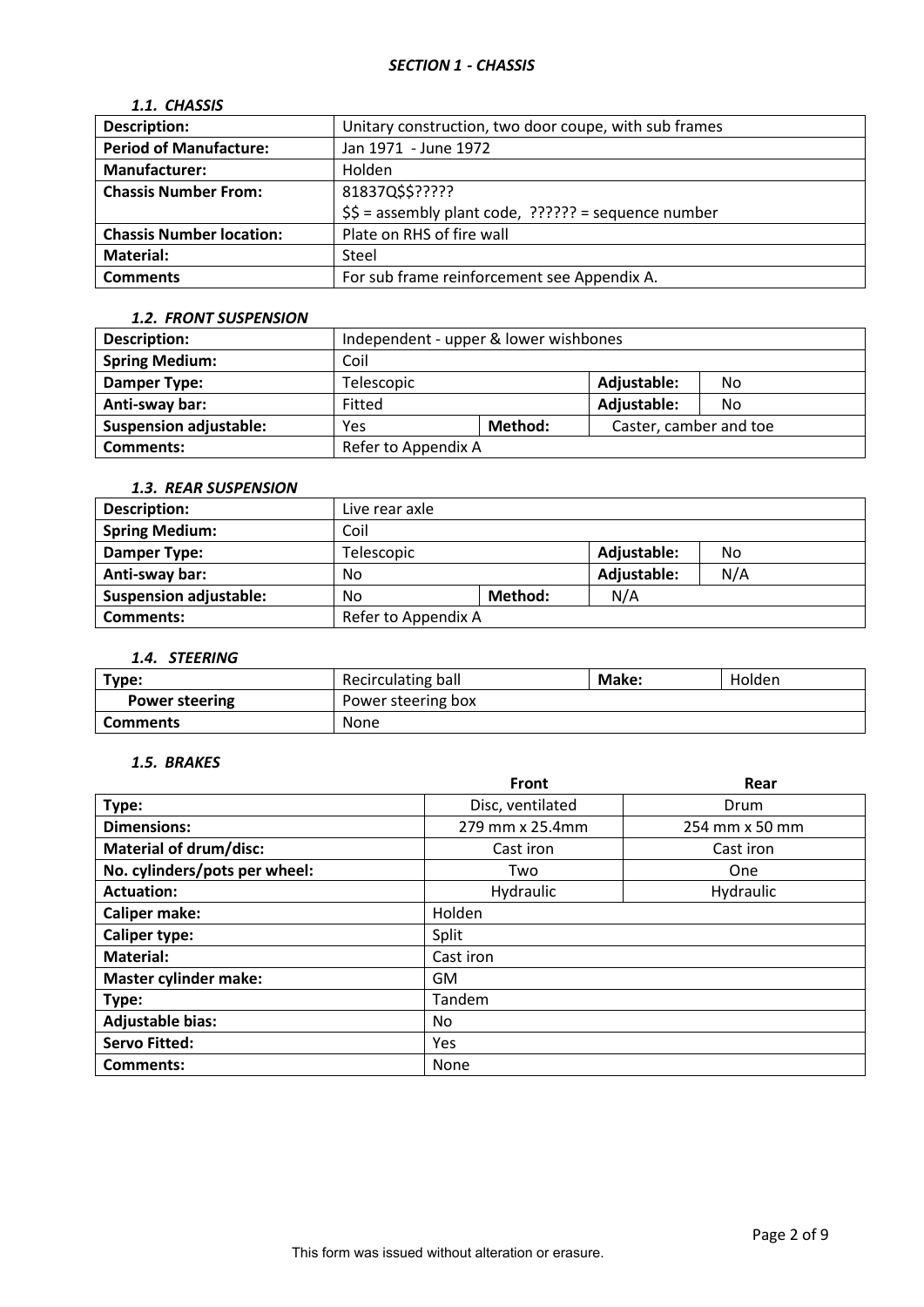# *2.1. ENGINE*

| Make:                           | Chevrolet                                                                |                         |            |  |
|---------------------------------|--------------------------------------------------------------------------|-------------------------|------------|--|
| Model:                          | Small Block 350                                                          |                         |            |  |
| No. cylinders:                  | Eight                                                                    | Configuration:          | <b>Vee</b> |  |
| <b>Cylinder Block-material:</b> | Cast iron                                                                | <b>Two/Four Stroke:</b> | Four       |  |
| <b>Bore - Original:</b>         | 101.6 mm                                                                 | <b>Max allowed:</b>     | 103.1 mm   |  |
| Stroke - original:              | 88.392 mm                                                                | Max allowed:            | 88.392 mm  |  |
| Capacity - original:            | 5733 cc                                                                  | Max allowed:            | 5904 cc    |  |
| <b>Identifying marks:</b>       | 350(A or M) 81837G#####                                                  |                         |            |  |
|                                 | RHS of engine block, on a pad just forward of the right side (passenger) |                         |            |  |
|                                 | cylinder head.                                                           |                         |            |  |
| <b>Cooling method:</b>          | Liquid                                                                   |                         |            |  |
| <b>Comments:</b>                | Refer to Appendix B for component substitution:                          |                         |            |  |
|                                 | GM Performance Small Block: 10066034<br>$\bullet$                        |                         |            |  |
|                                 | GM Performance Small Block: 88962516<br>$\bullet$                        |                         |            |  |

#### *2.2. CYLINDER HEAD*

| Make:                     | Chevrolet                                                                  |                    |              |          |            |
|---------------------------|----------------------------------------------------------------------------|--------------------|--------------|----------|------------|
| No. of valves/cylinder:   | Two                                                                        | Inlet:             | One          | Exhaust: | <b>One</b> |
| No. of ports total:       | Eight                                                                      | Inlet:             | Four         | Exhaust: | Four       |
| No. of camshafts:         | <b>One</b>                                                                 | Location:          | <b>Block</b> | Drive:   | Chain      |
| Valve actuation:          |                                                                            | Pushrod and rocker |              |          |            |
| Spark plugs/cylinder:     | <b>One</b>                                                                 |                    |              |          |            |
| <b>Identifying marks:</b> | N/A                                                                        |                    |              |          |            |
| <b>Comments:</b>          | Refer to Appendix B for component substitution:                            |                    |              |          |            |
|                           | Dart Iron Eagle 180 SBC 23 Degree cast iron part no 10120010<br>$\bullet$  |                    |              |          |            |
|                           | RHS "Pro Action" 23 degree Cast Iron SBC head - (180cc Intake<br>$\bullet$ |                    |              |          |            |
|                           | Runner/64cc chamber).                                                      |                    |              |          |            |
|                           | o Part No. 12317 straight plug                                             |                    |              |          |            |
|                           | o Part No. 12318 angled plug                                               |                    |              |          |            |

#### *2.3. LUBRICATION*

| Method:              | Wet sump              | <b>Oil tank location:</b> | N/A |
|----------------------|-----------------------|---------------------------|-----|
| Dry sump pump type:  | No                    | Location:                 | N/A |
| Oil cooler standard: | No                    | Location:                 | N/A |
| Comments:            | Oil cooler permitted. |                           |     |

#### *2.4. IGNITION SYSTEM*

| Type:           | Points, coil & distributor                |  |
|-----------------|-------------------------------------------|--|
| <b>Make:</b>    | Delco                                     |  |
| <b>Comments</b> | Breakerless electronic ignition permitted |  |

### *2.5. FUEL SYSTEM*

| <b>Carburettor Make:</b>    | Rochester                                          | Model: | Quadrajet |
|-----------------------------|----------------------------------------------------|--------|-----------|
| <b>Carburettor Number:</b>  | One                                                |        |           |
| Size:                       | 750                                                |        |           |
| <b>Fuel injection Make:</b> | N/A                                                | Type:  | N/A       |
| Supercharged:               | No                                                 | Type:  | N/A       |
| <b>Comments:</b>            | Barry Grant reproduction carburettor not approved. |        |           |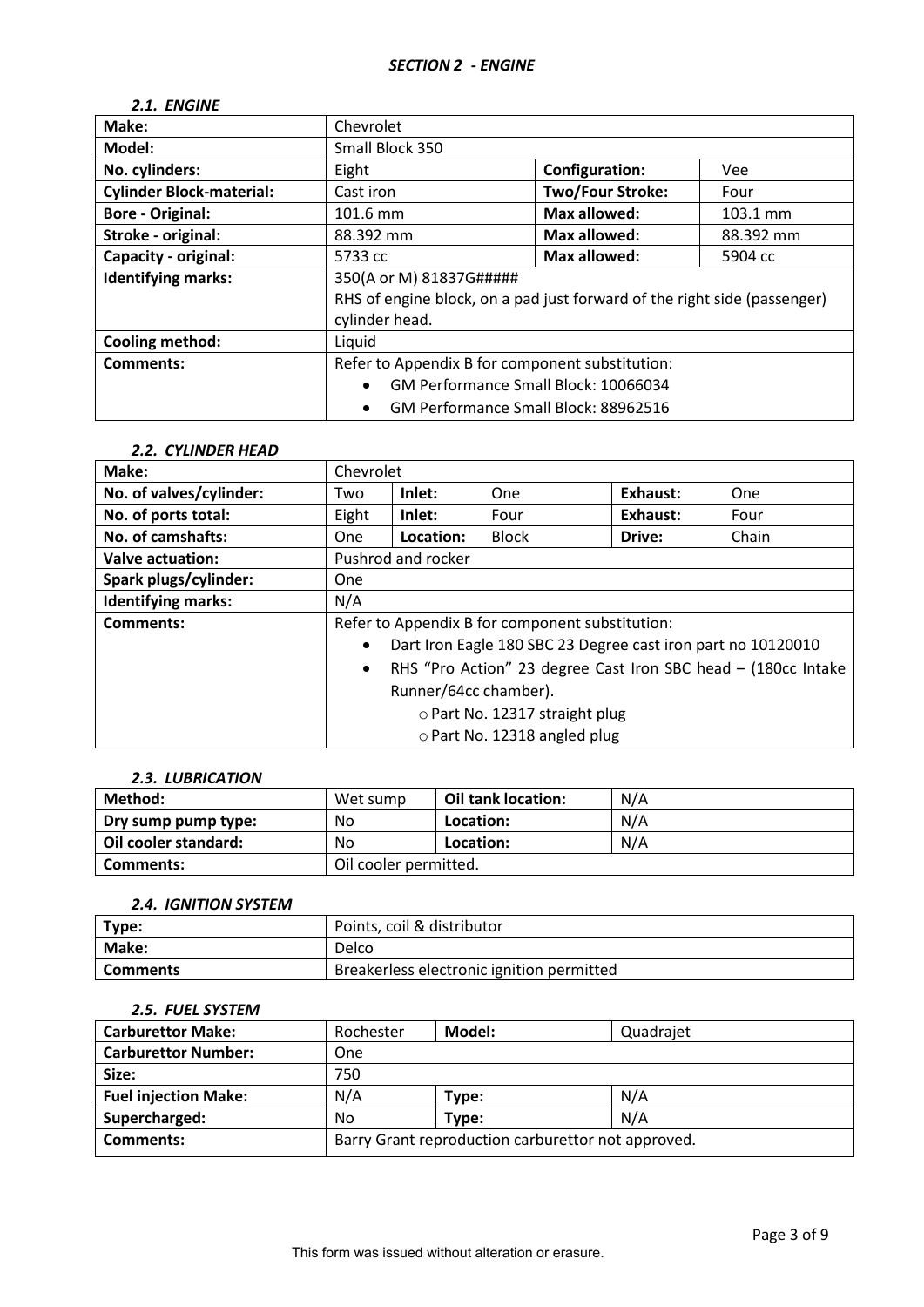#### *SECTION 3 - TRANSMISSION*

#### *3.1. CLUTCH*

| Make:             | Various   |
|-------------------|-----------|
| Type:             | Diaphragm |
| Diameter:         | 280 mm    |
| No. of Plates:    | One       |
| <b>Actuation:</b> | Hydraulic |
| <b>Comments:</b>  | None      |

#### *3.2. TRANSMISSION*

| Type:                                | Synchromesh                   |
|--------------------------------------|-------------------------------|
| Make:                                | GM Muncie M20 or M21 model    |
| <b>Gearbox location:</b>             | Behind engine                 |
| No. forward speeds:                  | Four                          |
| <b>Gearchange type and location:</b> | H pattern, Remote lever floor |
| Case material:                       | Alloy                         |
| <b>Identifying marks:</b>            | N/A                           |
| Comments:                            |                               |

### *3.3. FINAL DRIVE*

| Make:              | Chevrolet                                                                  | Model: | Salisbury, 10 bolt |  |  |
|--------------------|----------------------------------------------------------------------------|--------|--------------------|--|--|
| Type:              | Live rear axle                                                             |        |                    |  |  |
| <b>Ratios:</b>     | Various                                                                    |        |                    |  |  |
| Differential type: | Limited slip                                                               |        |                    |  |  |
| Comments:          | Refer Appendix C for component substitution with GM 10 bolt centre.        |        |                    |  |  |
|                    | 10 bolt round cover, 8.5" ring gear with 10-ring gear bolts, HQ axle tubes |        |                    |  |  |
|                    | to be reused.                                                              |        |                    |  |  |

### *3.4. TRANSMISSION SHAFTS (EXPOSED)*

| Number:      | One                                 |
|--------------|-------------------------------------|
| Location:    | Gearbox to final drive              |
| Description: | Open tailshaft with twin uni joints |
| Comments:    | Steel                               |

# *3.5. WHEELS & TYRES*

| <b>Wheel type - Original:</b>  | Pressed disc              | <b>Material - Original:</b> |                            | Steel       |  |
|--------------------------------|---------------------------|-----------------------------|----------------------------|-------------|--|
| Wheel type - Allowed:          | Period cast               |                             | <b>Material - Allowed:</b> | Alloy       |  |
| <b>Fixture method:</b>         | <b>Studs</b>              | No. studs:                  |                            | Five        |  |
| Wheel dia. & rim width         | <b>FRONT</b>              |                             |                            | <b>REAR</b> |  |
| Original:                      | $6'' \times 14''$         |                             | $6'' \times 14''$          |             |  |
| <b>Allowed</b>                 | $8'' \times 15''$         |                             | $8'' \times 15''$          |             |  |
| <b>Tyre Section:</b>           |                           |                             |                            |             |  |
| Allowed:                       | Refer approved tyre list. |                             |                            |             |  |
| <b>Aspect ratio - minimum:</b> | 60% minimum aspect ratio. |                             |                            |             |  |
| <b>Comments:</b>               | None                      |                             |                            |             |  |
|                                |                           |                             |                            |             |  |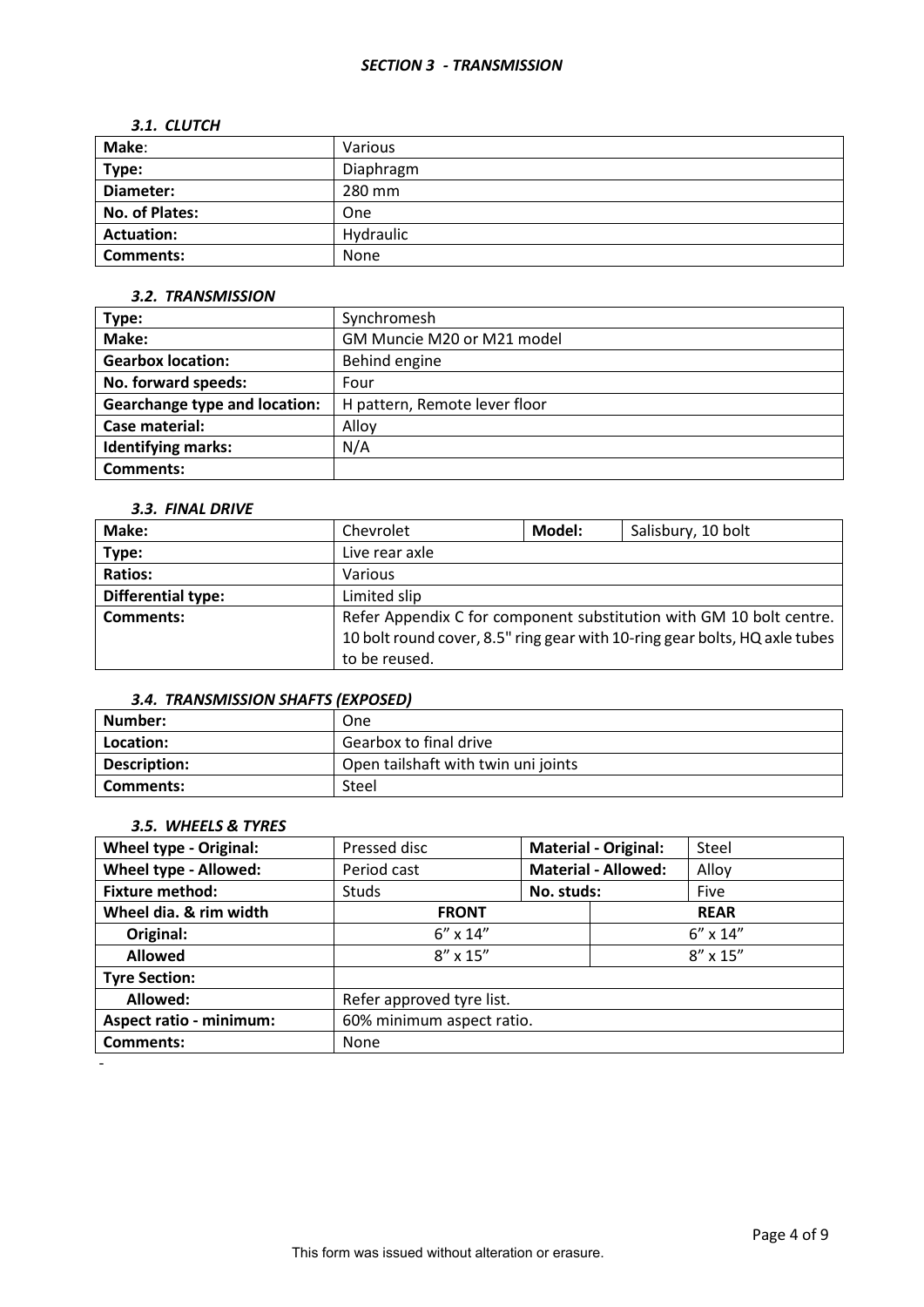#### *4.1. FUEL SYSTEM*

| <b>Tank Location:</b> | Boot floor               | Capacity: |  |
|-----------------------|--------------------------|-----------|--|
| Fuel pump, type:      | Mechanical, engine block | Make:     |  |
| Comments:             | None                     |           |  |

#### *4.2. ELECTRICAL SYSTEM*

| Voltage:                 | ∸                  | <b>Alternator fitted:</b> | Alternator |  |
|--------------------------|--------------------|---------------------------|------------|--|
| <b>Battery Location:</b> | Engine compartment |                           |            |  |
| Comments:                | None               |                           |            |  |

#### *4.3. BODYWORK*

| Type:            | Closed touring | <b>Material:</b> | Steel |
|------------------|----------------|------------------|-------|
| No. of seats:    | Four           | No. doors:       | Two   |
| <b>Comments:</b> | <b>None</b>    |                  |       |

### *4.4. DIMENSIONS*

| <b>Track - Front:</b> | 1529 mm | Rear:           | 1529 mm |
|-----------------------|---------|-----------------|---------|
| Wheelbase:            | 2819 mm | Overall length: | 4762 mm |
| Dry weight:           | 1451 kg |                 |         |
| Comments:             | None    |                 |         |

## *4.5. SAFETY EQUIPMENT*

Refer applicable Group Regulations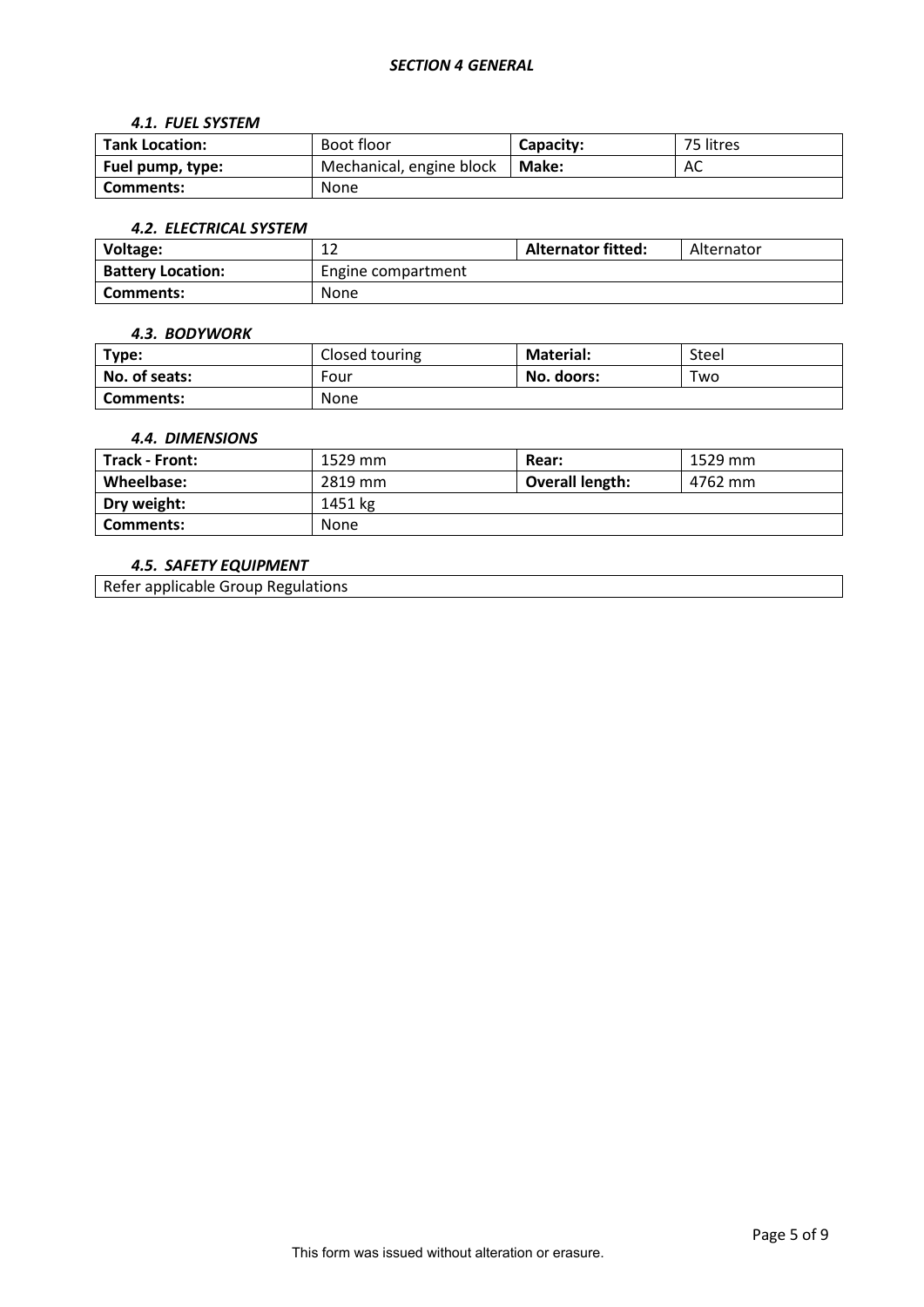### **Sub frame reinforcement**



**Requirements of sub frame reinforcements**

### **Reinforcement plates:**

On chassis rail – minimum of 8 mm thickness. To be the same size of tube mounting plate. Firewall plate - 3 mm mild steel plate same size of tube mounting plate. Maximum size of each mounting & reinforcement plates is 75 x 75 mm or 56.25 cm<sup>2</sup>.

### **Reinforcement tube:**

To be round mild steel tube 38mm dia. With 2.5 mm wall thickness.

Minimum length of straight tube from the end of the bent to the mounting plate is to be 100 mm. The bend in the reinforcement tube is to be a included angle between 90° and 120°.

### **Location:**

Lower chassis rail mounting point is on the chassis rail. Location is allowed from the firewall to 200 mm forward of the front wheel centre line.

The upper mount on the firewall in not to be aligned with any part of the roll cage.

The locating area on the firewall is defined by a rectangle within the following parameters.

The vertical area is from the top of the chassis rail to the top of the firewall.

The horizontal area is from the outer edge of the chassis rail ( where it contacts the firewall) to 300 mm towards the centre line of the vehicle.

### **Mounting:**

Chassis reinforcement plate to be welded to chassis rail, drill & tapped to allow mounting plate attachment.

Firewall reinforcement plate is to be bolted through the firewall & tube mounting plate.

Each mounting point to incorporate at least two fasteners having the minimum diameter of M8 and minimum quality 8.8 (ISO standard), self-locking or fitted with lock washers.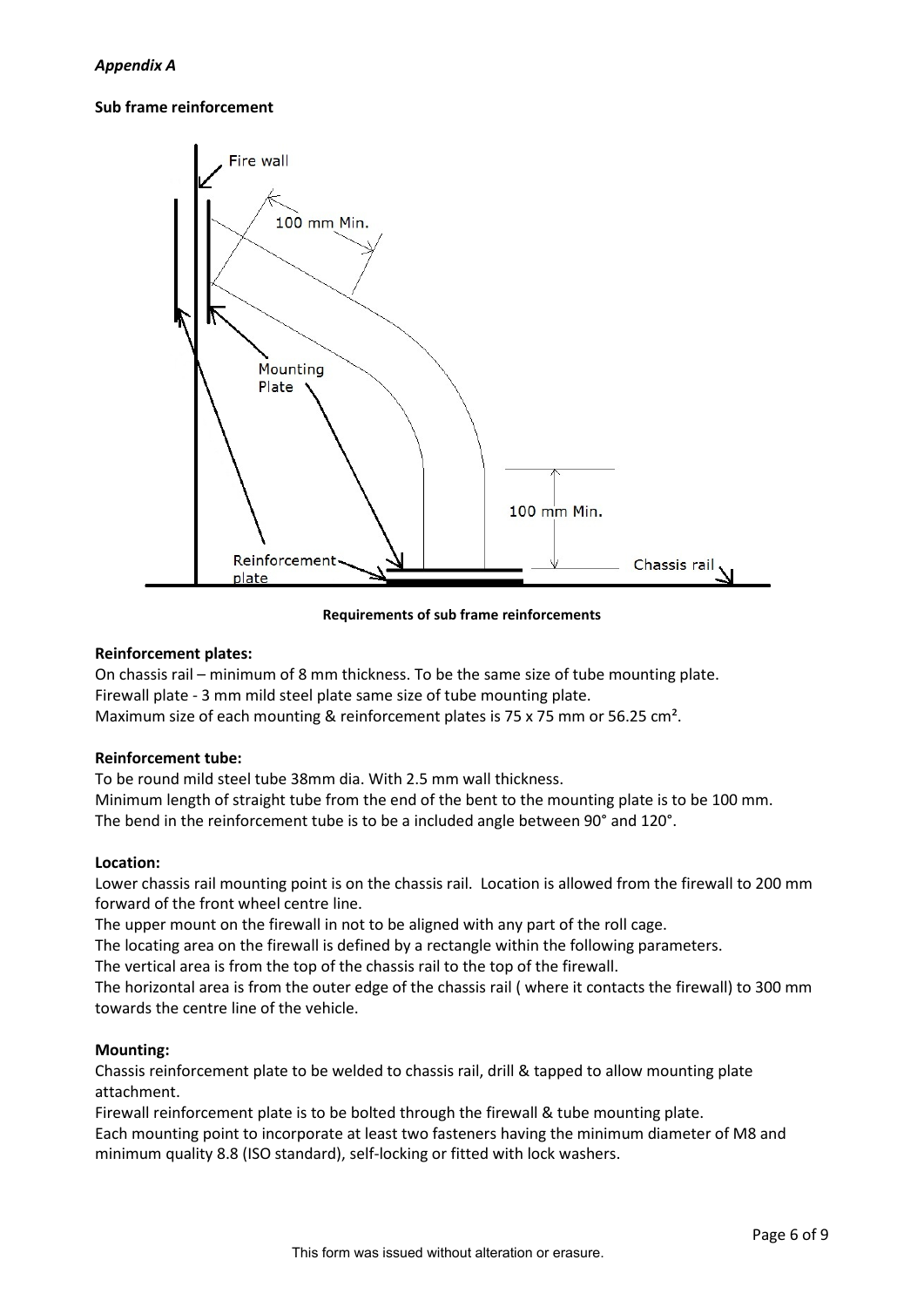# *Appendix B*

# **Block**

Spare part 10066034 GM performance parts replacement small block 305, 327 & 350, four bolt design with split rear seal.

Logbook endorsed and the engine sealed required.

Spare part 88962516 GM performance parts replacement small block 305, 327 & 350, four bolt design with one-piece rear seal, a kit to retain split rear seals is available and will be permitted. Logbook endorsed and the engine sealed required.

# **88962516 Engine Block Casting Numbers**

N/A

### **10066034 Engine Block Casting Numbers**

| 3782870                        | 3789817 | 3790721 | 3791362 | 3794460 | 3852174 | 3858174 |
|--------------------------------|---------|---------|---------|---------|---------|---------|
| 3858180                        | 3858190 | 3868657 | 3876132 | 3892657 | 3903352 | 3914660 |
| 3914678                        | 3932368 | 3955618 | 3959512 | 3970010 | 3970014 | 3970016 |
| Or others by specific approval |         |         |         |         |         |         |

### **Cylinder Heads**

## **GM Cylinder Head Casting Numbers**

| 3782461                        | 3890462 | 3917291         | 3917292 | 3917293 | 3927185 | 3927186 |
|--------------------------------|---------|-----------------|---------|---------|---------|---------|
| 3927187                        | 3927188 | 3932441         | 3947041 | 3973414 | 3973487 | 3986316 |
| 3986339                        |         | 3991492 3998916 | 3998993 |         |         |         |
| Or others by specific approval |         |                 |         |         |         |         |

### **Approved substitute heads are:**

- Dart Iron Eagle 180 SBC 23 Degree cast iron part no 10120010 \*
- RHS "Pro Action" 23 degree Cast Iron SBC head (180cc Intake Runner/64cc chamber). Part No. 12317 straight plug Part No. 12318 angled plug

The heads are to be in the manufactured state, save for refacing the cylinder gasket face and matching the inlet ports by not more than 12mm from the port face.

∗ Dart Iron Eagle require the use of a MSD Soft Touch rev limiter Part No 8728 with a 7500 RPM limit. The limiter will be subject to testing at race meetings. The limiter will be located in an easily accessible position within the engine bay.

### **Sealing procedure for engines using the substitute cylinder head**

- 1. Engine to be assemble to short motor without sump.
- 2. Heads to be assembled ready to be fitted to engine.
- 3. 2 sump bolts/studs to be drilled. 2 top timing case bolts/studs to be drilled.
- 4. The sealer will pick two valves from one cylinder of either head to be removed to check that under the valve head and the ports are unmodified and that the valve heads are 1.94" in diameter for the inlet, and 1.6" for the exhaust.
- 5. Check the inlet and exhaust ports are unmodified except for the allowance allowed, from the manifold faces, into the port for manifold alignment.
- 6. Combustion chambers are to be as per above.
- 7. Measure bore and stroke.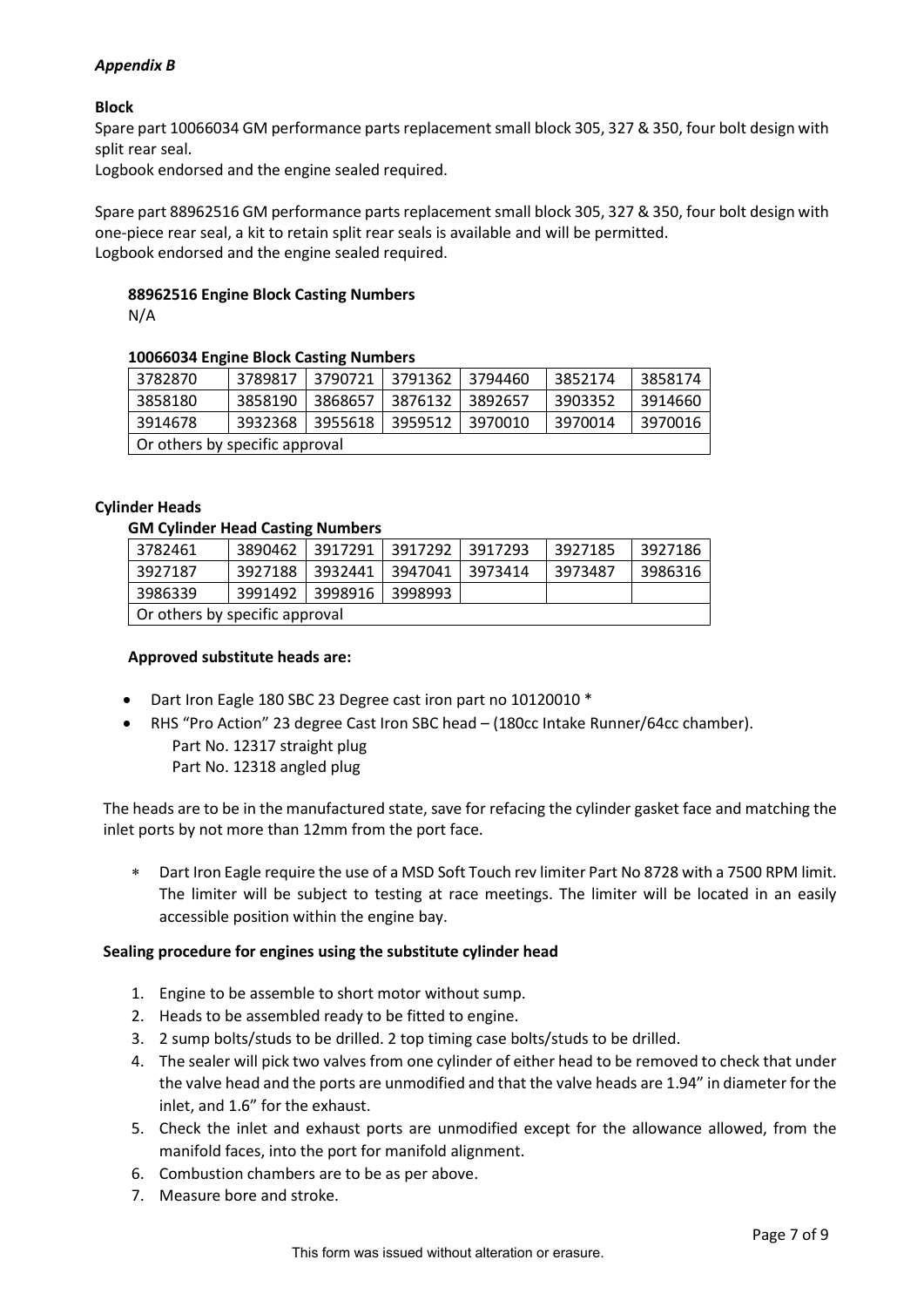- 8. Note whether 2 bolt or 4 bolt block.
- 9. Fit sump and fit seal. Seal timing case.
- 10. Fit heads and drill holes in appropriate positions in the corners of the block and heads to enable wire and seals to be fitted.
- 11. Seal heads to block. Note seal numbers. Competitor gets a signed sealers document.

Note: If the heads are removed, they must be re-sealed following the above points 4, 5, 10 and 11.

### **Allowances**

- 1. Surfacing of the head face is allowed to achieve required combustion chamber volume or restore the cylinder head from engine failure damage and/or overheating.
- 2. K Line .030" bronze valve guide inserts are allowed if required and to recondition to standard size from excessive wear.
- 3. Port match inlet and exhaust ports to manifold to a maximum of the allowed depth from the manifold face. Inlet and exhaust ports must be left completely untouched from under the valve seats to within allowed depth from the manifold face. Machining is allowed of the valve spring pad and valve guide outside diameter and length as well as pushrod holes. This will enable spring locators, valve springs, stem seals, valve spring installation height and pushrod clearance to be correctly set up and fitted.
- 4. Valve seat cutting/grinding is allowed, but the original valve sizes of inlet and exhaust must be retained. No machining is permitted under the valve seat.
- 5. No machining is permitted in the combustion chamber. Combustion chambers must be left completely untouched except for original machining by the manufacturer. i.e. No machining, no hard or soft wire brushing, no coarse or fine grinding either by hand, machine or highspeed grinder etc, no shot peening, no sand blasting, no glass bead blasting, no water blasting, no hand scraping, no filing, no emery wheels or stones, no acid etching, no chiselling, no hammering or pneumatic peening, no flexi honing, no spark eroding, no removal of any metal by milling machine.